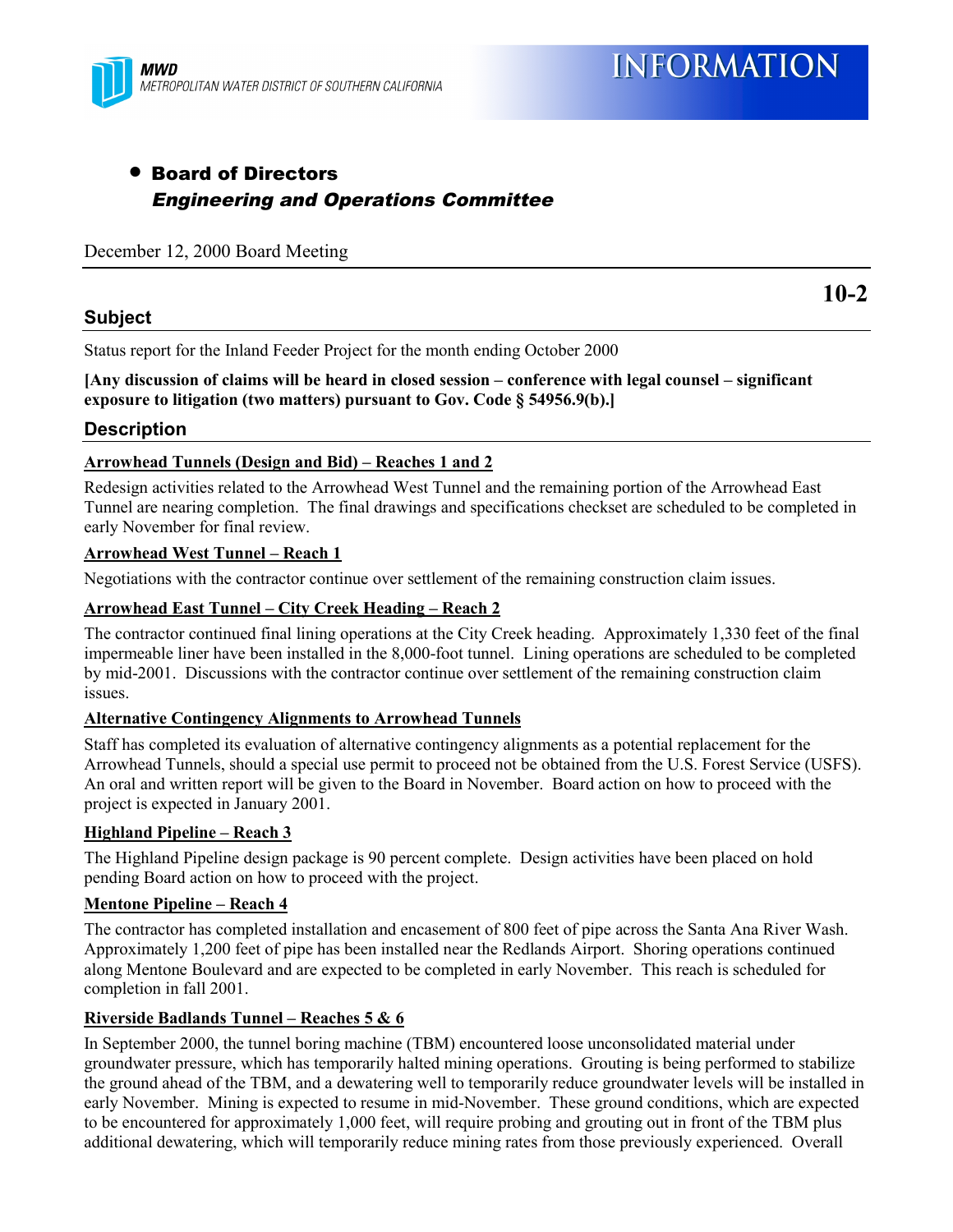work on this reach remains ahead of schedule. A total of 16 feet was mined in October, bringing the total distance tunneled to 28,369 feet (see **Attachment 1** for a summary of tunneling progress).

#### **Schedule and Budget**

The Inland Feeder Project is currently scheduled for completion in 2005; however, this date may be extended due to the revised construction work plan for the Arrowhead Tunnels or an alternative contingency alignment. The project budget remains at \$1.188 billion. Based on a 30 percent design estimate for the Arrowhead Tunnels, the projected total cost is \$981.5 million. Total expenditures through October 2000 are \$479.2 million (see **Attachment 2** for a financial summary and **Attachment 3** for a budget comparison and schedule summary).

#### **Policy**

Board Request

#### **Fiscal Impact**

Refer to the attachments.

 $W\sigma$ 11/17/2000 *Roy L. Wolfe Date Manager, Corporate Resources*  $\tau$ 11/18/2000 *General Manager Date*

**Attachment 1 – Riverside Badlands Tunneling Progress**

**Attachment 2 – Financial Summary**

**Attachment 3 – Budget Comparison and Schedule Summary**

BLA #471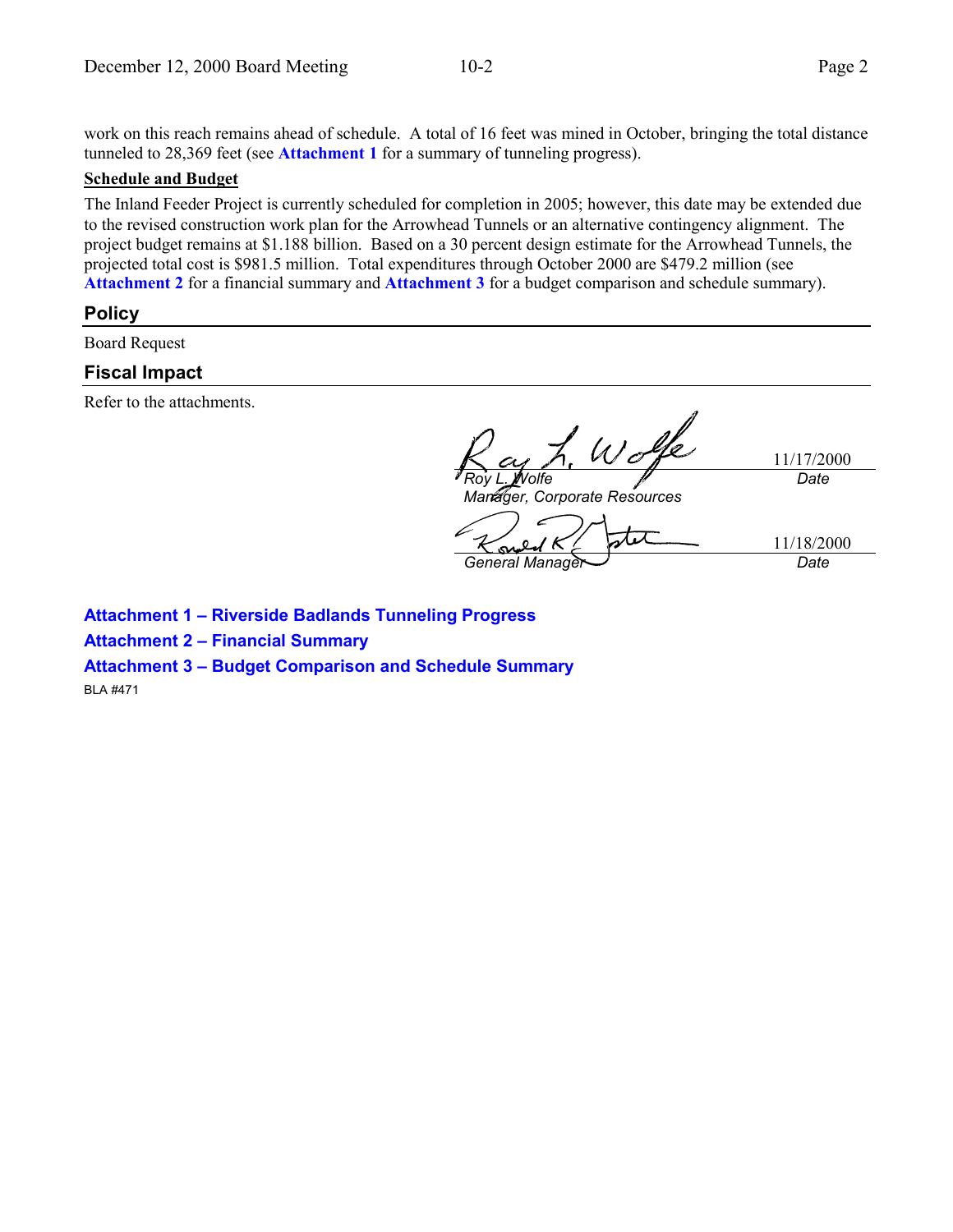December 12, 2000 Board Meeting 10-2 Attachment 1, Page 1 of 1 40,000 **R iversid e B ad lan d s T u n n elP ro jected S ch ed <sup>u</sup> le - Reaches 5 & 6 -** 35,000 30,000 25,000 Advance (ft) 20,000 15,000 **B aselin e S ch ed u le**10,000 5,000 **A ctu al T <sup>u</sup> <sup>n</sup> <sup>n</sup> el P ro g ress** 0 $00$ - $\sqrt{10}$  $-5e^{-g}$  $0c t - 99$  $Mov-99$  $-0$ ec $-99$  $-64 - 00$  $Mg - 100$  $00-10<sup>k</sup>$  $00-$ unr  $00 - M$  $-60$  $-2$ ep $-00$  $00 - 100 M_{\text{OV}} - 00$  $-$ Dec $-$ 00  $-66 - 01$  $M$ or-01  $10 - 40$  $-00-100$  $10 - mL$ 

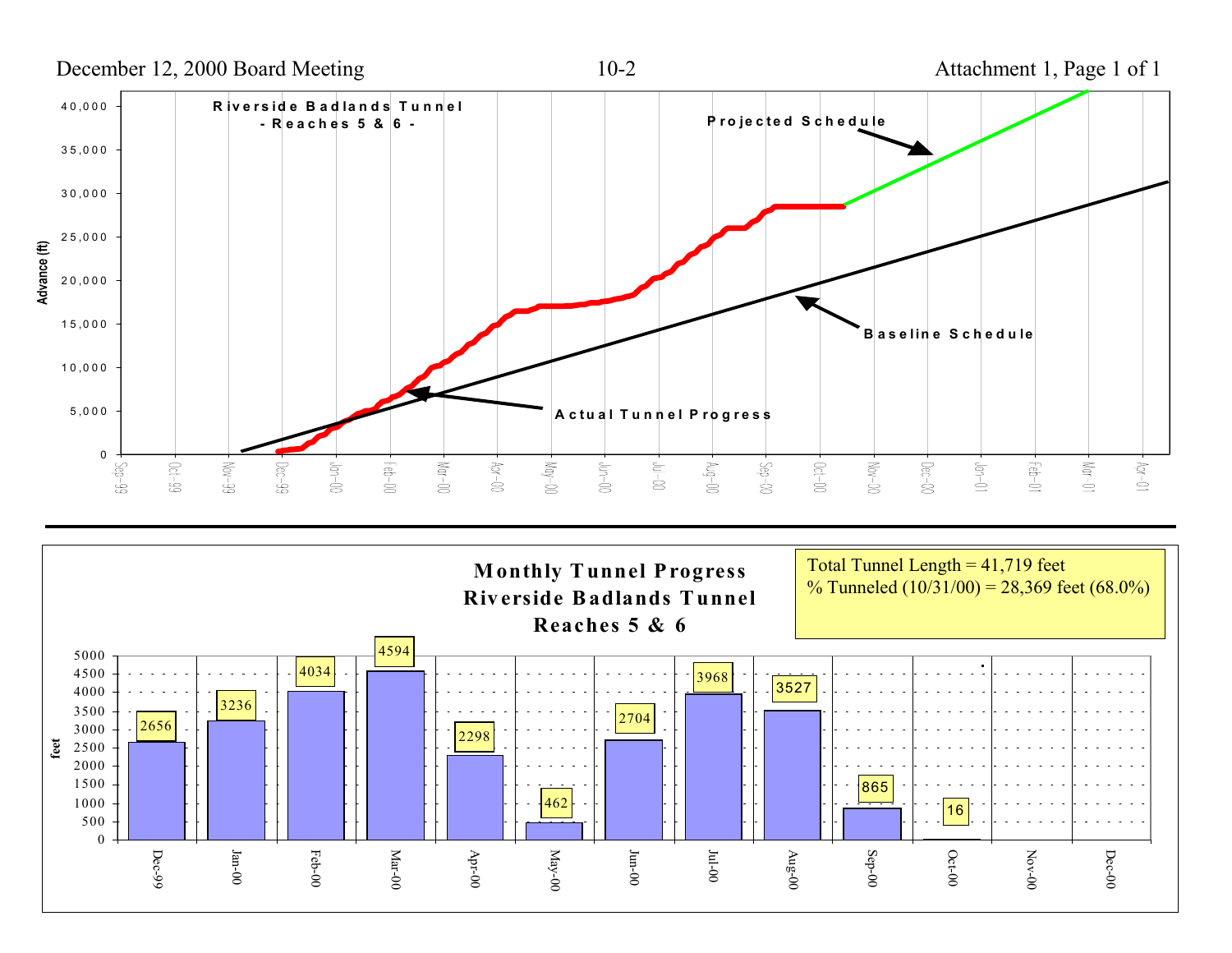**Financial Summary**



1. Based on knowledge of current field conditions.

# **Project Cash Flow**